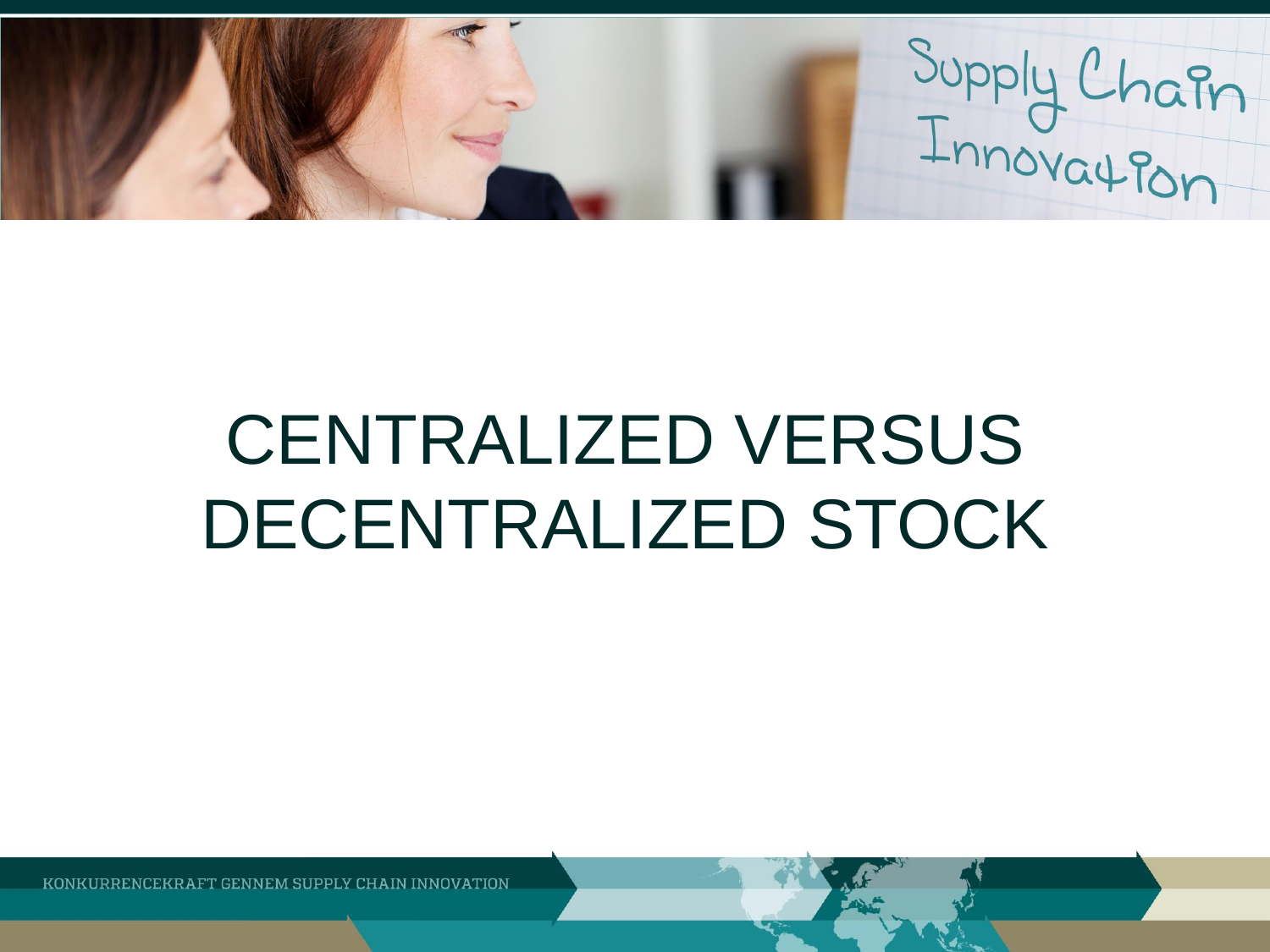

### **Purpose**

The purpose of this tool is to create facts to enable informed decisions. The company's stock structure describes the number of warehouses and the physical location of these in relation to the customer. Centralization of warehouses may make sense, since consolidation at fewer locations reduces the overall cost of storage. At the same time, the value of strategically domiciled and decentralized warehouses, for example near customers or production facilities, can be significant.

## **Participant(s)**

Project manager and key employees in the supply chain.

# **Application**

This tool is used in the specific supply chain innovation project.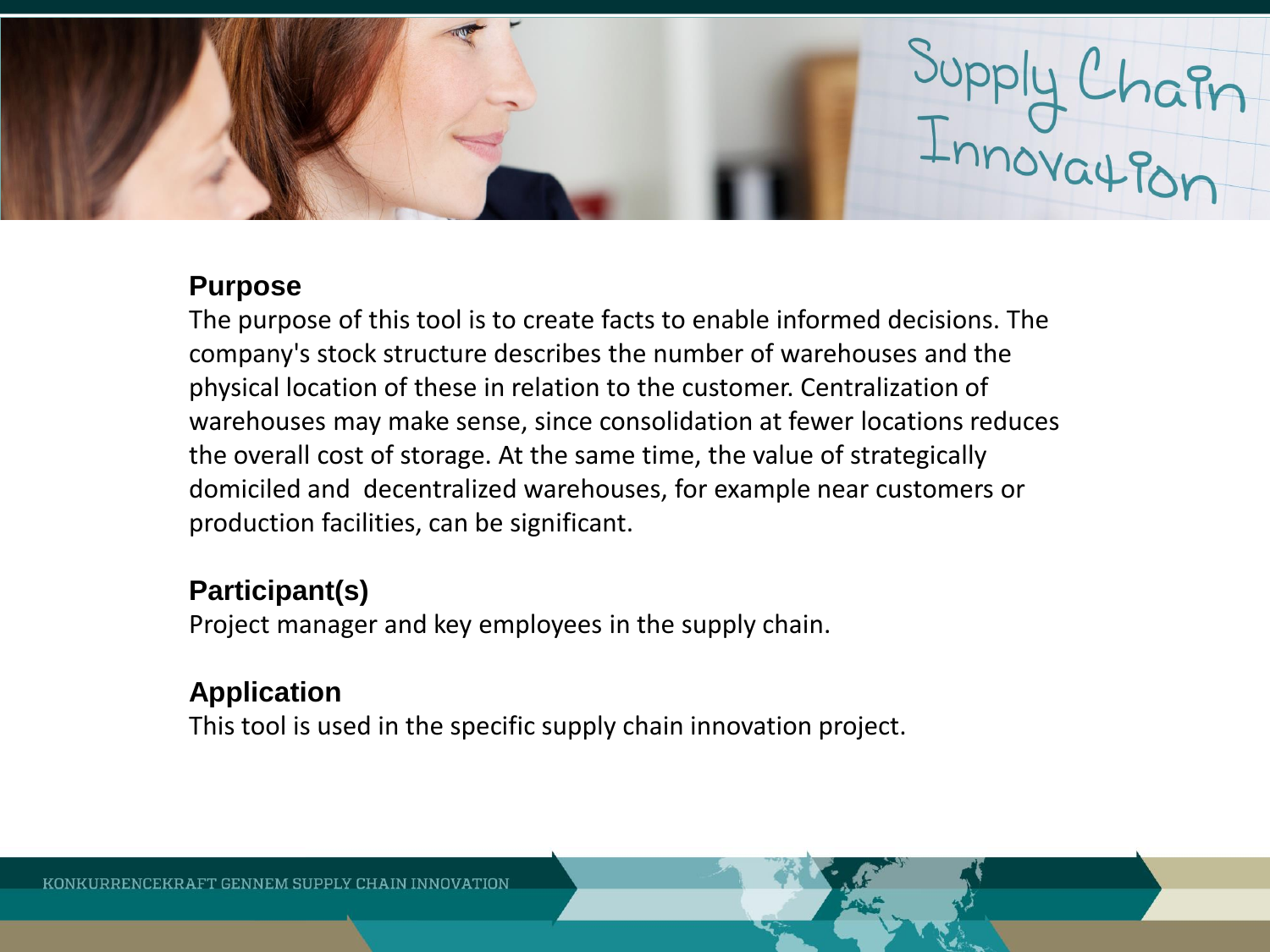

### **Method**

The company's warehouse structure can be organized with one central warehouse covering a geographically wide market, for example a country or a region. Alternatively, in a more decentralized warehouse structure the company uses several warehouses domiciled close to the production facilities and/or customers.

An argument for centralized warehousing is that you can take advantage of the square root law, giving the company an indication as to how much the stock can be reduced. The square root law states that the reduction in the total safety stock, which can be expected by reducing the number of locations, is proportional to the square root of the number of locations before and after rationalization (Christopher, 2011).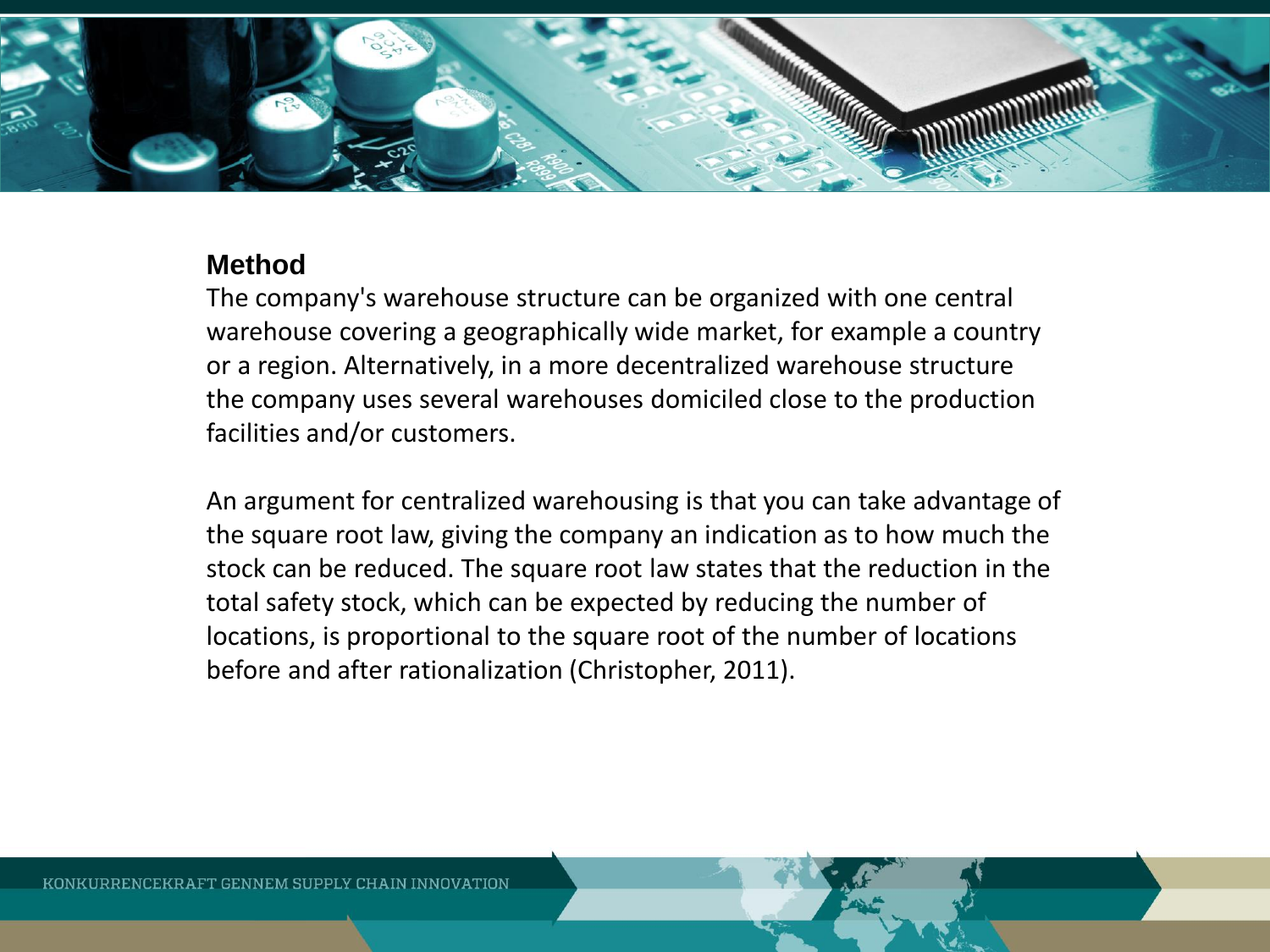

As an example, the company previously had 25 warehouse locations and now 4. The overall reduction can be expressed as:

> $\sqrt{25}$  to  $\sqrt{4}$ or 5/2 or a 60 % reduction

Another dimension for consideration is transportation. In a centrally located warehouse, an increase in transportation cost must be expected. In some cases, the reflection on the choice of transport includes the storage rate during transport, this can be calculated by using the Total Distribution Cost formula (TDC):

*TDC = Transport cost + value x transport time in days/360x stock rate* 

TDC is calculated for alternative transport modes, and the mode of transport with the lowest TDC is most profitable.